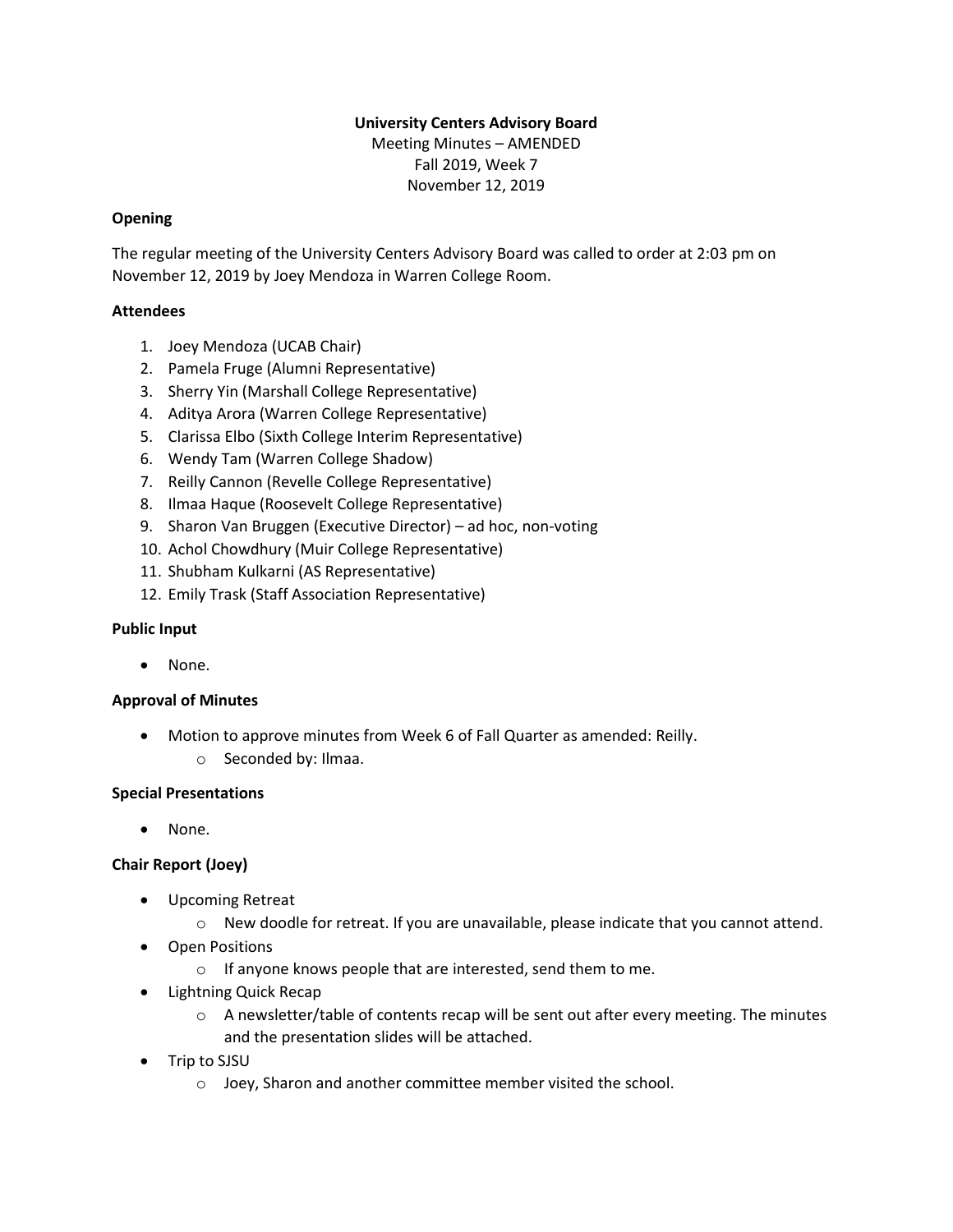- $\circ$  Field trips to other student unions as a group would be great to learn how we can improve our student union.
- o 3 Interesting Characteristics:
	- 6 feet tall lockers: Storage measure for student organizations to use. We only have 16 drawers and repurposed old filing cabinets for students that does not accommodate all student organizations as there's still a waiting list for storage.
	- Condom Co-op: With your ID, you can pick up 4 different forms of name-brand contraception a day. Very helpful getting students access to what they need.
		- Achol: For anyone interested, we offer this at UCSD. There's a box of condoms for students in the student health services.
	- Wellness Center: Very unique. They have massage chairs and calming activities for students. These machines are \$4-5,000, cheaper than the napping pods we discussed.
- $\circ$  If anyone has any ideas about which schools you want to check out, please reach out.
- Robert's Rules
	- $\circ$  These rules will be implemented gradually. They are simple to follow and will help facilitate conversation and make meetings more professional. Any modifications to these rules will be agreed upon as a group.
	- o A PDF of the rules will be provided in the recap email.

# **Vice Chair Report**

None.

# **Director Report (Sharon)**

- National Conference March 15<sup>th</sup>-19<sup>th</sup>:
	- $\circ$  UCAB members are eligible to attend this national delegation in Atlanta, Georgia.
	- $\circ$  Students will travel with a staff delegation and do multiple tours of the surrounding college campuses.
- Hammocks:
	- o Now back. Team is working on installing additional hamocks to the area as well.
- Brooke and his tech team will discuss lighting today.
- Amanda is coming next week to discuss marketing and building campaigns.

### **New Business**

- Reilly: Starting a rules committee to review the charter. Any amendment ideas will be brought to UCAB. Anyone interested in this committee and available to meet?
	- o Joey, Aditya.

### **Member Reports**

None.

### **Old Business**

• UCAB Special Project Fund (Brooke, Director of Technical Services)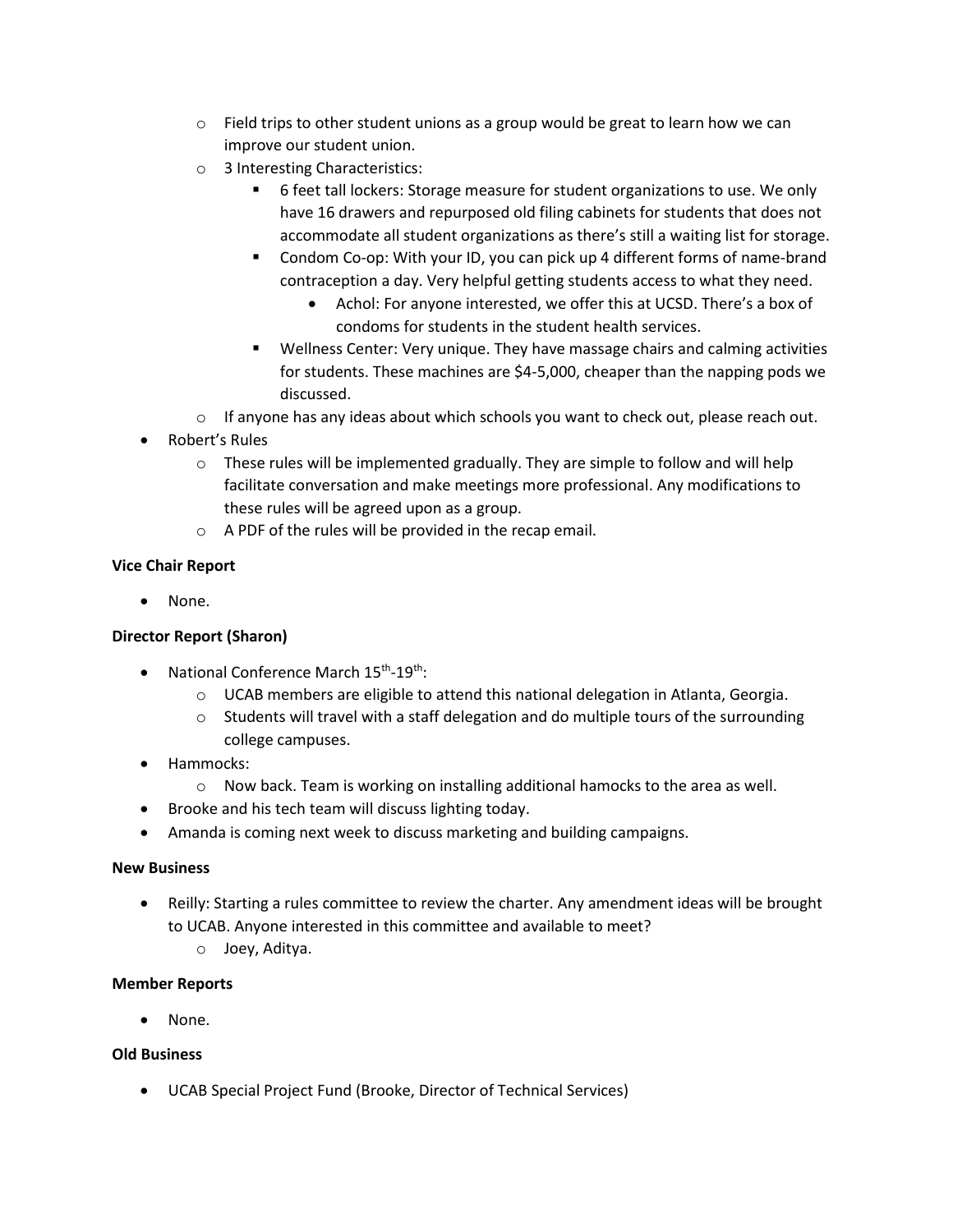- $\circ$  Brooke: The Special Fund doesn't have to be limited to lighting. The main difficulty is getting power to outdoor spaces, and this could take up most of your budget. Some areas around the building are easier to enhance, depending on what you want to accomplish. Keep in mind that outdoor lights must be maintained. If you are considering outdoor projections, these are very expensive and outdoor projections require special containers that are outside the budget. This project will be limited to simpler ideas.
- o Potential Areas to Improve:
	- The wall across from the Loft.
	- The patio next to the Loft.
		- Could light up the coral tree in that vicinity.
	- Windows next to the new student co-working areas.
		- Maybe utilize some colored wall lighting.
	- Greek area near the student co-work space.
	- One Stop.
	- PC West.
		- Uplighting for the walls.
	- Starbucks.
	- PC Patio.
		- There were many lights in this area in the past, now it's darker.
		- Good place because the infrastructure (plumbing and power sources) are still available.
		- Could upgrade to LED lights.
		- Could utilize tree lights.
- o Potential Problems:
	- Lighting projects are expensive because they need lighting designers/engineers.
	- Tree lights are good, but they require maintenance.
	- Some ideas require trenching through concrete and the building for different types of lights, costing more than the budgeted amount.
- o Is there anything specific UCAB is thinking of?
	- Achol: Is it easier to project something onto the building?
		- Brooke: Yes, but you must project from inside the building and from a relatively short distance, otherwise it will be very expensive. For the Loft, we are currently projecting a static image which is much easier than projecting a video.
		- Sharon: You may also discuss the budget for next year. Use the current budget to make it look open at night. Secondly, think of areas of the building that can be enhanced that you want to focus on in the following year and include this as a budget consideration.
	- Wendy: Power sourcing from the outside is expensive, what about ground lights instead? Could this power the wall projection?
		- Brooke: Yes, we could repurpose the power, however it all depends on the voltage.
	- Aditya: In terms of feasibility, are tree lights within budget? Could we line the pathways with them?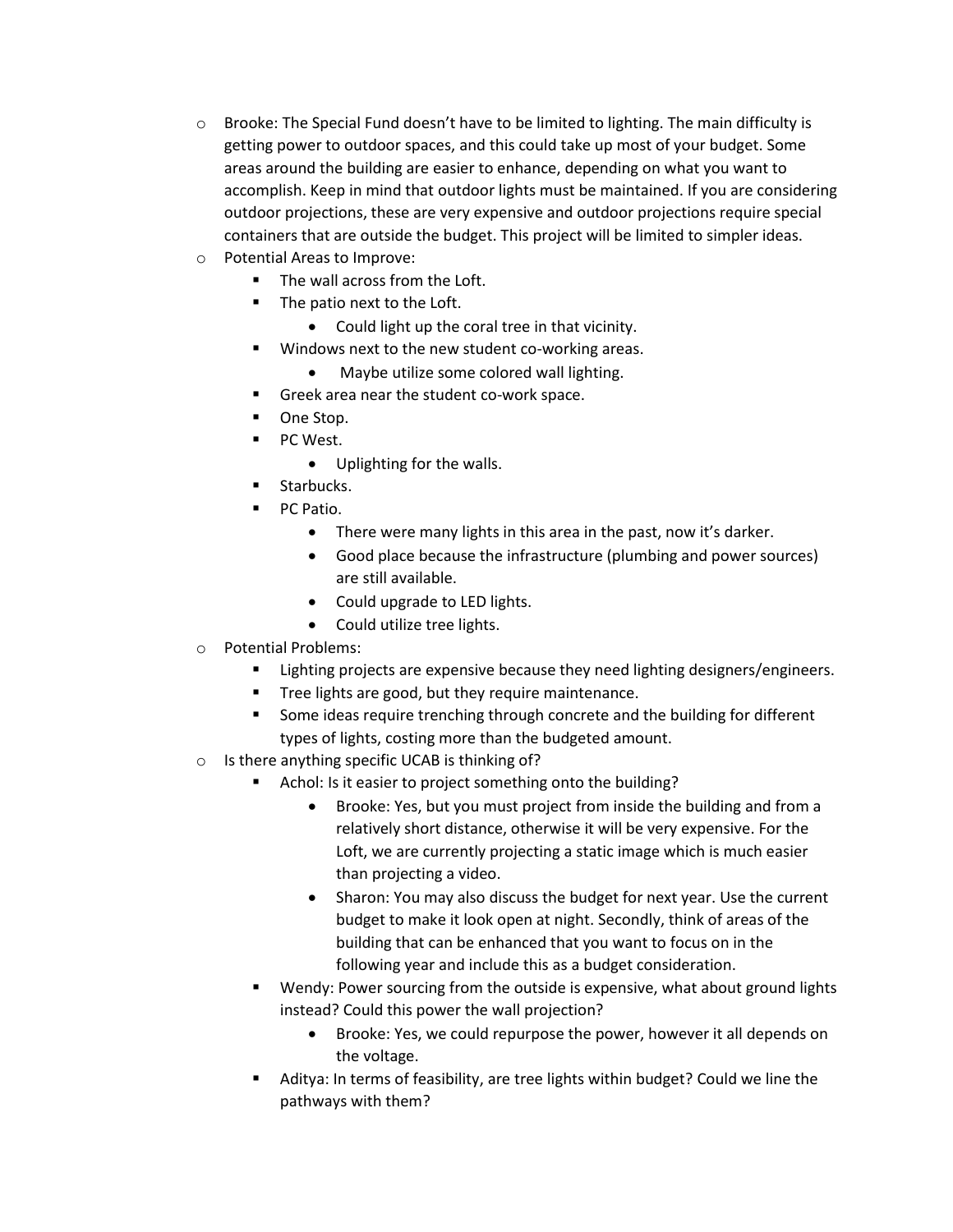- Brooke: Yes, they fit your budget the best. It's possible since there are several different ways to secure these lights.
- Aditya: Would these lights last?
- Brooke: Any outdoor lighting will need replacements every couple years and/or maintenance. Solar lights are improving, however they are expensive to install.
- Joey: We can start an ad-hoc committee to work with these teams and push forward a proposal in the budget for next year. Do something small for now.
- Sharon: Some areas need lighting and do not have it. Specifically, certain outdoor stairways; they have strips for lighting. We should look at the infrastructure already at PC and improve from there. Also, LED lighting is possible to improve the lights we already have.
	- Emily: Yes, some dark areas would be the Triton steps and PC Plaza. Having animation on the steps would make it seem alive and active.
	- Brooke: Projecting onto the steps is difficult and very expensive.
- Sherry: For the projector we already have, is it possible to have one for PC Plaza? It would be nice to add some color. Constant images would be fine.
	- Brooke: Fixed light would be cheaper. But to light the whole plaza, it requires many lights and a focal point for the light. Anything incredibly impressive will require more funds. We currently have aerial and foot lights around the building, but it's not enough.
- Joey: Is our focus to make the building brighter or the space more inviting?
	- Emily: The plaza at night used to be more alive and it was because of the tree lights.
	- Sharon: Agreed, it used to be brighter. Lighting and making the building look open will lead to activation. The outside tables used to be full and used, but it's too dark now. If we had outdoor lights that made it look open, people will use the space.
	- Achol: The tree lighting is the best direction to go towards activating the outdoor space, staying under budget, and getting retailers to stay open later. It's the best solution.
	- Reilly: Tree lights are good. It would be nice to put lights on the tops of the building as well, using strips of lighting.
- Motion to close additions: Approved.
- Joey: UCAB should have a tour of PC at night. Hopefully by spring we will have feedback and data on the success of the lighting projects, late-night initiative, and space activation. And, we can consider this data for the next budget.
	- Pamela: Tree lights are a great idea. We could project point lights into the dark courtyard to keep things dynamic.
- Emily: Have we considered evening programming in the plaza? Have different nightly events throughout the week to create more activity on campus.
	- Brooke: Once Dirty Birds opens, we can bring back the weekly DJs.
- Move to table the discussion until next week: Approved.